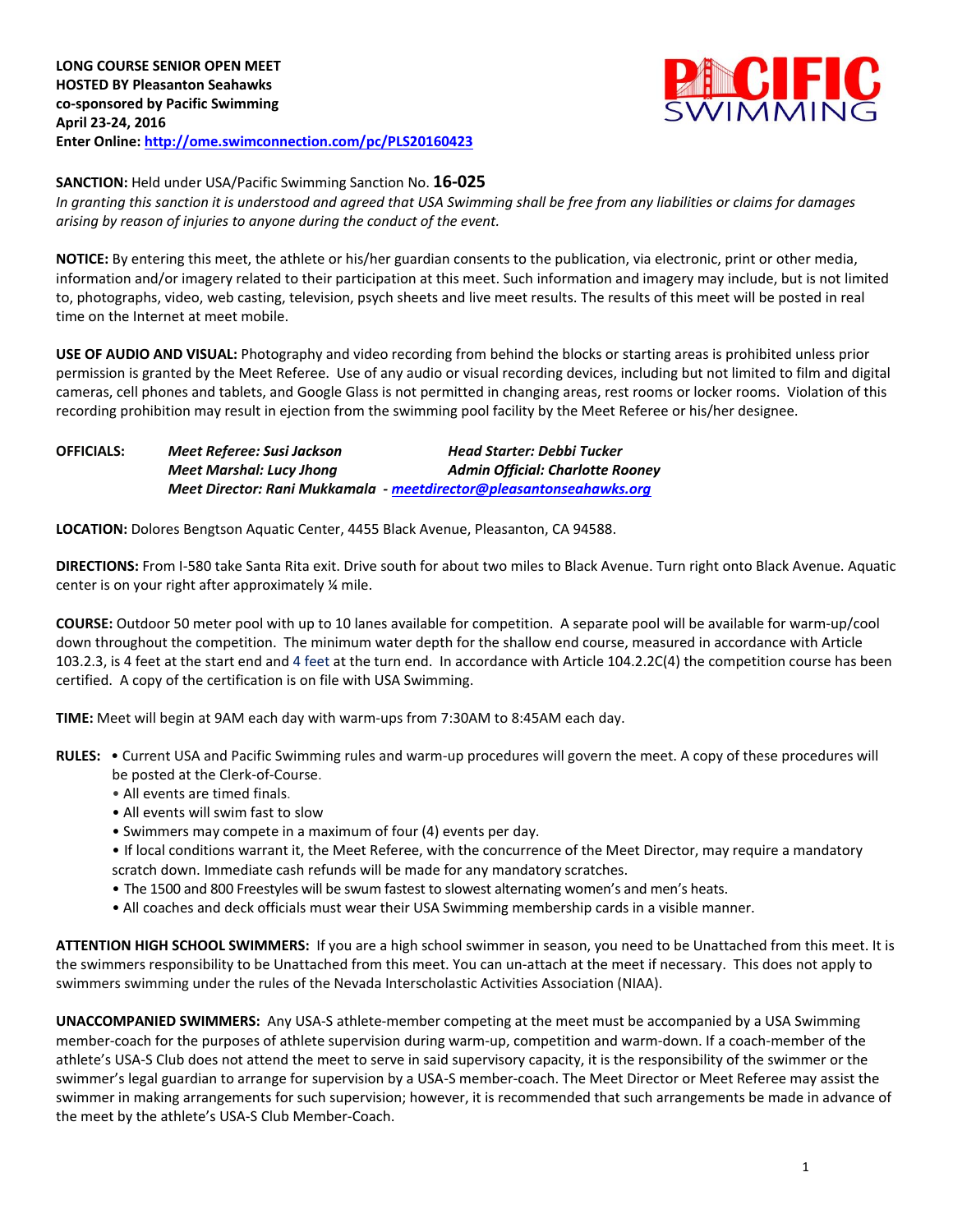**RACING STARTS:** Swimmers must be certified by a USA-S member-coach as being proficient in performing a racing start, or must start the race in the water. It is the responsibility of the swimmer or the swimmer's legal guardian to ensure compliance with this requirement.

**RESTRICTIONS:** • Smoking and the use of other tobacco products is prohibited on the pool deck, in the locker rooms, in spectator

seating, on standing areas and in all areas used by swimmers, during the meet and during warm-up periods.

- Sale and use of alcoholic beverages is prohibited in all areas of the meet venue.
- No glass containers are allowed in the meet venue.
- Only swimmers, coaches, officials, and volunteers will be allowed on the pool deck.
- Changing into or out of swimsuits other than in locker rooms or other designated areas is prohibited.

**•** Destructive devices, to include but not limited to, explosive devices and equipment, firearms (open or concealed), blades, knives, mace, stun guns and blunt objects are strictly prohibited in the swimming facility and its surrounding areas. If observed, the Meet Referee or his/her designee may ask that these devices be stored safely away from the public or removed from the facility. Noncompliance may result in the reporting to law enforcement authorities and ejection from the facility. Law enforcement officers (LEO) are exempt per applicable laws.

**ELIGIBILITY:** • Swimmers must be current members of USA-S and enter their name and registration number on the meet entry card as they are shown on their Registration Card. If this is not done, it may be difficult to match the swimmer with the registration and times database. The meet host will check all swimmer registrations against the SWIMS database and if not found to be registered, the Meet Director shall accept the registration at the meet (a \$10 surcharge will be added to the regular registration fee). Duplicate registrations will be refunded by mail.

• Swimmers 13/Over are eligible to enter this meet. There is no proof of time. Entry times should be the swimmers actual time and not the minimum standard.

• Swimmers 11 and 12 years of age must meet the Senior Open time standard as outlined by Pacific Swimming time verification procedures. No refunds will be given if a time cannot be proven.

- Swimmers under the age of 11 years are not eligible to compete.
- Disabled swimmers are welcome to attend this meet and should contact the Meet Director or Meet Referee regarding special accommodations.
- No time conversions will be accepted.
- **Entries with "NO TIME" will be rejected.**

**SEEDING:** Event seeding will be in the following order: conforming long course meters, non-conforming short course meters, and non-conforming short course yards - USA Swimming rules 207.11.7B. See rules for distance seeding.

**CHECK-IN:** The meet will be deck seeded. Swimmers must check-in at the Clerk-of-Course. No event shall be closed more than 30 minutes before the scheduled start of the session. Close of check‐in for all events shall be no more than 60 minutes before the estimated time of the start of the first heat of the event. Swimmers who do not check-in will not be allowed to compete in the event.

**SCRATCH RULE:** Swimmers entered in a timed final individual event that is seeded on the deck that have checked in for that event, must swim in the event unless they notify the clerk of the course before seeding for that event has begun that they wish to scratch. Failure to swim an event will result in being barred from their next individual event in which the swimmer is entered on that day or the next meet day, whichever if first.

**ENTRY FEES:** \$6.50 per individual event plus a \$10 per swimmer participation fee. Entries will be rejected if payment is not sent at time of request. No late entries will be accepted. No refunds will be made, except mandatory scratch downs.

**ONLINE ENTRIES:** To enter online go to **<http://ome.swimconnection.com/pc/20160423>**to receive an immediate entry confirmation this method requires payment by credit card. Swim Connection LLC charges a processing fee for this service, equal to \$1 per swimmer plus 5% of the total Entry Fees. Please note that the processing fee is a separate fee from the Entry Fees. If you do not wish to pay the processing fee, enter the meet using a mail entry. **Entering online is a convenience, is completely voluntary, and is in no way required or expected of a swimmer by Pacific Swimming.** Online entries will be accepted through Wednesday, April 13, 2016.

**MAILED OR HAND DELIVERED ENTRIES:** Entries must be on the attached consolidated entry form. Forms must be filled out completely and printed clearly with swimmers best time. Entries must be entered using the current Pacific Swimming procedure: and postmarked by midnight, Monday, April 11, 2016 or hand delivered by 6:30 p.m. Wednesday, April 13, 2016. Requests for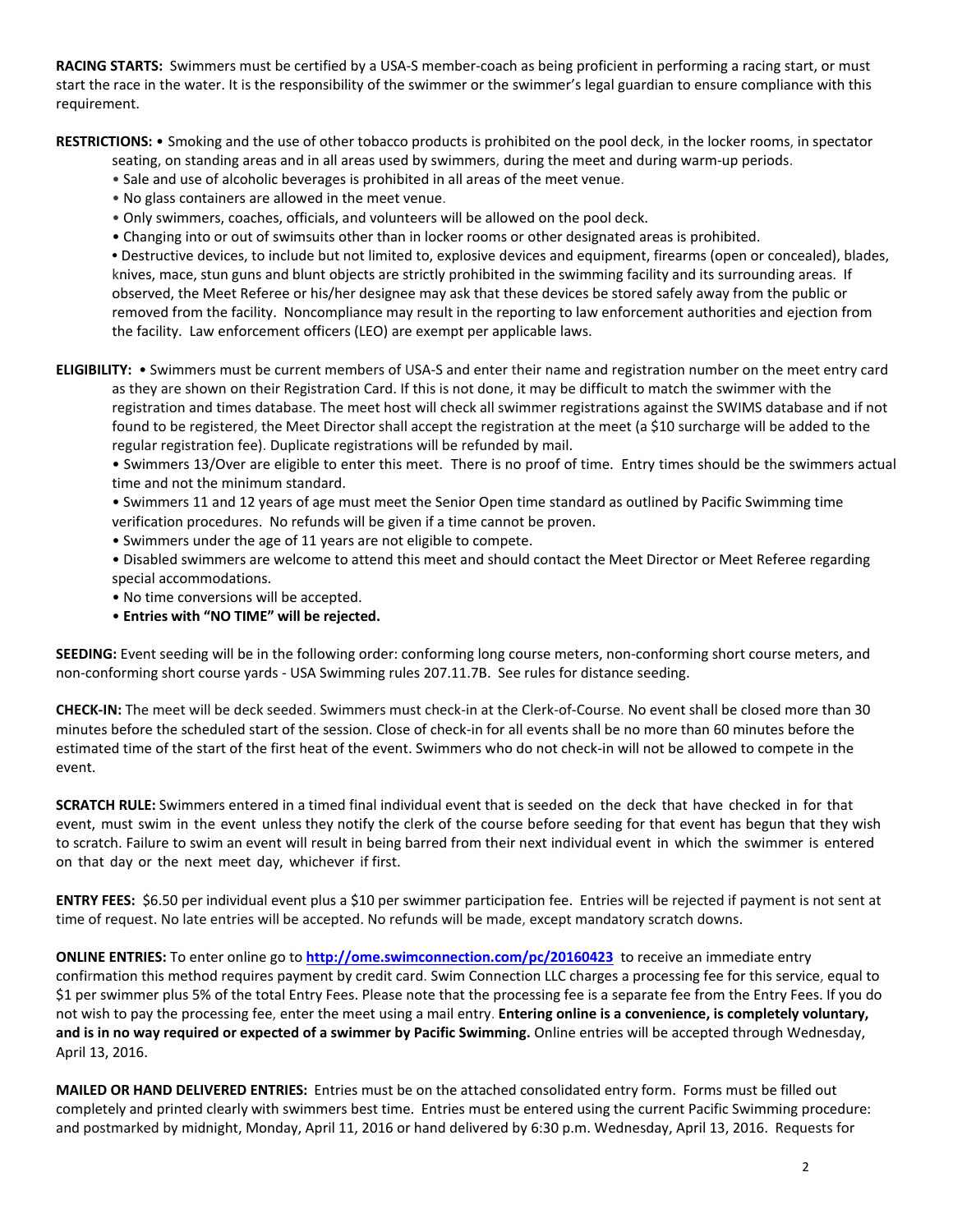confirmation of receipt of entries should include a self-addressed envelope.

## **Make check payable to: Pleasanton Seahawks Mail or hand deliver entries to: PLS Swim Meet Entries c/o Anna Umansky 1558 Trimingham Drive Pleasanton, CA 94566**

**AWARDS:** None.

**ADMISSION:** Free. A 2 day program will be available for a minimal fee.

**HOSPITALITY:** Hospitality available for coaches, officials, timers, and volunteers. Lunches will be provided for coaches and working deck officials. There will be a snack bar.

## **MISCELLANEOUS:**

|               | Saturday, April 23, 2016 |                | Sunday, April 24, 2016 |                 |               |  |  |
|---------------|--------------------------|----------------|------------------------|-----------------|---------------|--|--|
| <b>EVENT#</b> | <b>EVENT</b>             | <b>EVENT#</b>  | <b>EVENT#</b>          | <b>EVENT</b>    | <b>EVENT#</b> |  |  |
| $\mathbf{1}$  | <b>400 FREE</b>          | $\overline{2}$ | 15                     | 400 I.M.        | 16            |  |  |
| 3             | 200 BACK                 | 4              | 17                     | <b>200 FREE</b> | 18            |  |  |
| 5             | 100 BREAST               | 6              | 19                     | <b>100 FLY</b>  | 20            |  |  |
| 7             | <b>200 FLY</b>           | 8              | 21                     | 50 FREE         | 22            |  |  |
| 9             | <b>100 FREE</b>          | 10             | 23                     | 200 BREAST      | 24            |  |  |
| 11            | 200 I.M.                 | 12             | 25                     | 100 BACK        | 26            |  |  |
| 13            | <b>1500 FREE</b>         | 14             | 27                     | <b>800 FREE</b> | 28            |  |  |

**ORDER OF EVENTS**

Events 13-14 and 27-28 will be swum fastest to slowest alternating women and men

There will be a 10 minute break before the start of these events

Time standards may be found at:<http://www.pacswim.org/swim-meet-times/standards>